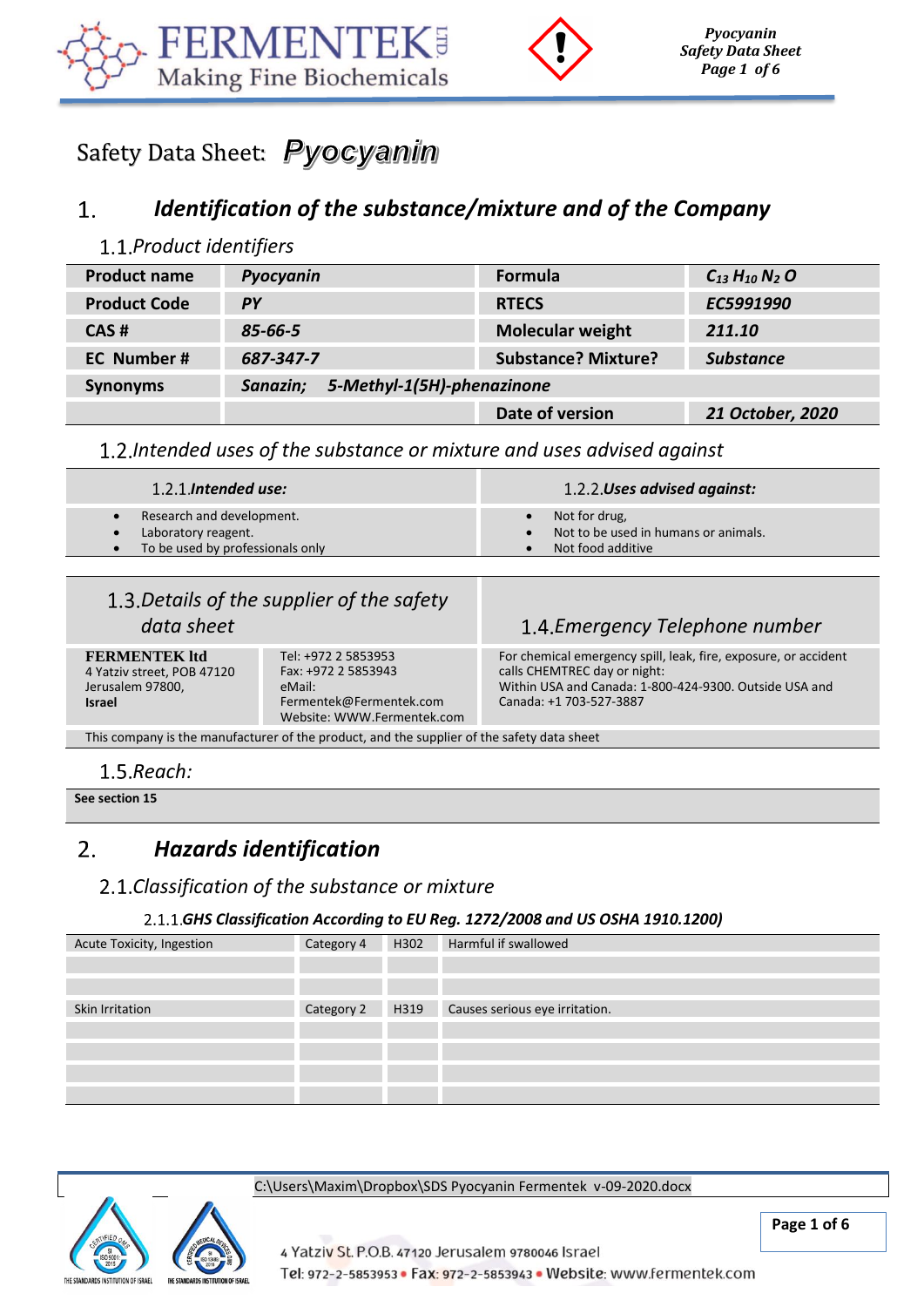



## *GHS Label elements, including precautionary statements*

*Pictogram:* 

*Signal word: {Warning}*

### *Hazard Statements*

| H302 + H312 + H332 | Harmful if swallowed, in contact with skin or if inhaled. |
|--------------------|-----------------------------------------------------------|
|                    |                                                           |
|                    |                                                           |
| H319               | Causes serious eye irritation                             |
|                    |                                                           |
|                    |                                                           |
|                    |                                                           |

|                      | 2.2.4. GHS Precautionary Statements                                                                                                 |
|----------------------|-------------------------------------------------------------------------------------------------------------------------------------|
| P <sub>201</sub>     | Obtain special instructions before use.                                                                                             |
| P <sub>202</sub>     | Do not handle until all safety precautions have been read and understood.                                                           |
| P <sub>270</sub>     | Do not eat, drink or smoke when using this product.                                                                                 |
| $P301 + P312 + P330$ | IF SWALLOWED: Call a POISON CENTER/ doctor if you feel unwell. Rinse mouth.                                                         |
|                      |                                                                                                                                     |
| $P305 + P351 + P338$ | IF IN EYES: Rinse cautiously with water for several minutes. Remove contact lenses, if present and easy to do.<br>Continue rinsing. |
| $P308 + P313$        | IF exposed or concerned: Get medical advice/attention.                                                                              |

### *Composition/information on ingredients*  $3.$

| <b>Substance</b>          |                           |  |
|---------------------------|---------------------------|--|
| Substance name:           | Pyocyanin                 |  |
| Concentration             | $\epsilon = 100\%$        |  |
| <b>CAS Registry#:</b>     | 85-66-5                   |  |
| <b>EC#:</b>               | 687-347-7                 |  |
| <b>Molecular Formula:</b> | C13 H10 N2 O              |  |
| <b>Molecular Weight:</b>  | 211.10                    |  |
| <b>Classification</b>     | <b>Acute Tox. 4; H302</b> |  |
|                           | Eye Irrit. 2; H319        |  |
| Mixture?                  | Substance.                |  |

#### *First Aid Measures*  $\overline{4}$ .

## *Description of First Aid Measures*

| <b>General advice:</b> | Consult a physician. Show this safety data sheet to the doctor in attendance.                                                                                               |
|------------------------|-----------------------------------------------------------------------------------------------------------------------------------------------------------------------------|
| Eye contact:           | Rinse thoroughly with plenty of water for at least 15 minutes and consult a physician                                                                                       |
| <b>Skin Contact:</b>   | Wash off with soap and plenty of water. Consult a physician.                                                                                                                |
| Ingestion:             | Never give anything by mouth to an unconscious person. Wash out mouth with water. Do not induce vomiting.<br>Transfer to hospital as soon as possible. Consult a physician. |
| Inhalation:            | If inhalled, move person into fresh air. If not breathing, give artificial respiration. Consult a physician.                                                                |
|                        |                                                                                                                                                                             |

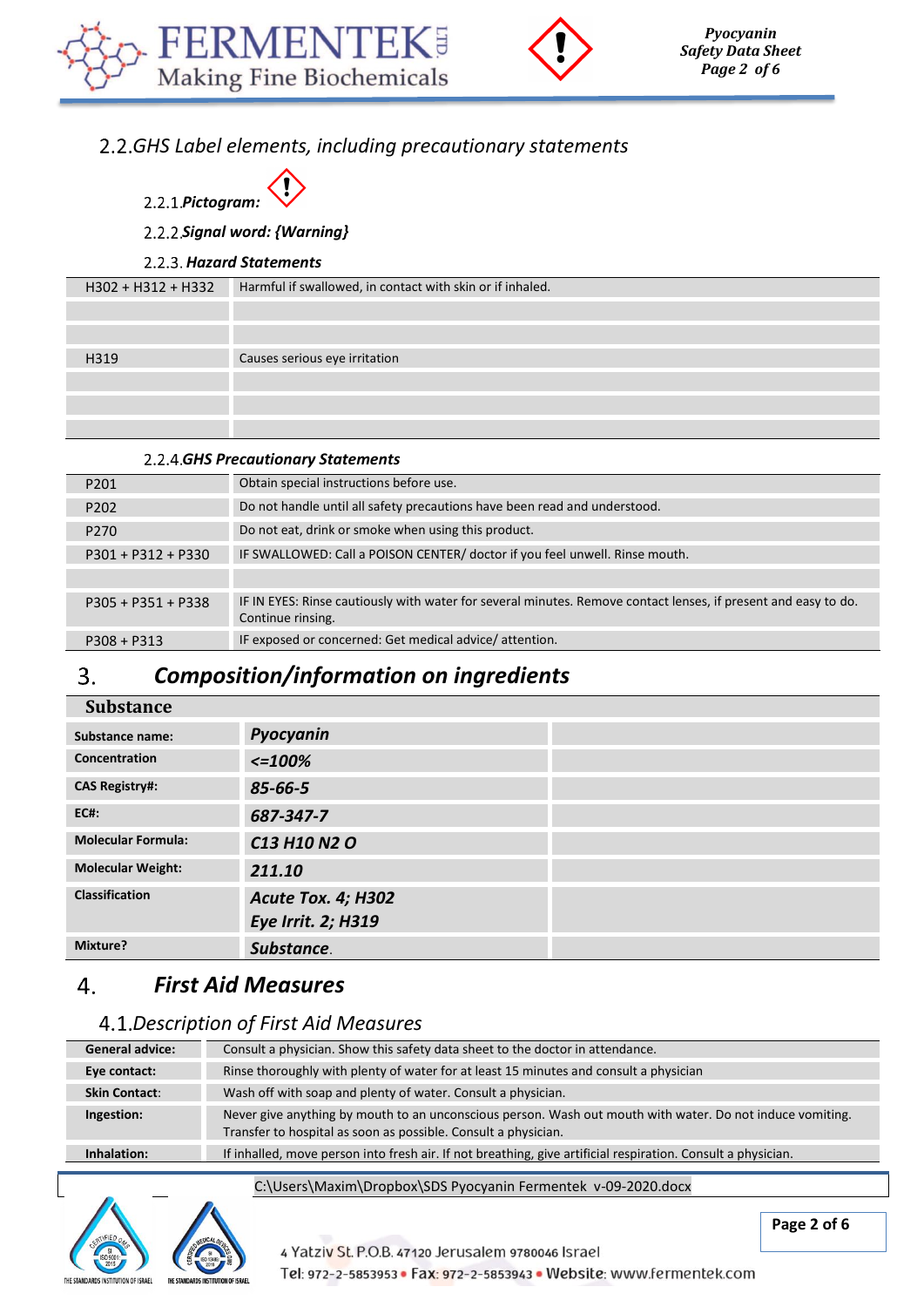



## *Most important symptoms and effects, both acute and delayed*

General symptoms Anorexia, Nausea, Vomiting, Fever, Headache, Lowered blood pressure, Alopecia, Confusion.

### *Indication of any immediate medical attention and special treatment needed*

No data available

#### $5<sub>1</sub>$ *Fire-fighting measures*

## *Extinguishing media*

| Suitable extinguishing media   | Use water spray, alcohol-resistant foam, dry chemical or carbon dioxide. |
|--------------------------------|--------------------------------------------------------------------------|
| Unsuitable extinguishing media | None known                                                               |

## *Other information*

| <b>Hazardous combustion products</b> | Carbon oxides,                                                                          |
|--------------------------------------|-----------------------------------------------------------------------------------------|
|                                      |                                                                                         |
| <b>Advice for firefighters</b>       | Wear self-contained breathing apparatus for fire fighting if necessary. Wear protective |
|                                      | suit.                                                                                   |

#### *Accidental release measures* 6.

## *Personal precautions, protective equipment and emergency procedures*

| <b>Personal precautions</b>    | Use personal protective equipment as required. Keep people away from and upwind of spill/leak. |
|--------------------------------|------------------------------------------------------------------------------------------------|
| 6.2. Environmental precautions |                                                                                                |

| <b>Environmental precautions</b> | Prevent further leakage or spillage if safe to do so. Prevent product from entering drains. |
|----------------------------------|---------------------------------------------------------------------------------------------|
|                                  |                                                                                             |

## *Methods and material for containment and cleaning up*

| <b>Methods for containment:</b> | Prevent further leakage or spillage if safe to do so. Cover powder spill with plastic sheet or tarp to<br>minimize spreading. Dike far ahead of liquid spill for later disposal.                                                                                                                                                                                                  |
|---------------------------------|-----------------------------------------------------------------------------------------------------------------------------------------------------------------------------------------------------------------------------------------------------------------------------------------------------------------------------------------------------------------------------------|
| Methods for cleaning up:        | Clean-up should be dealt with only by qualified personnel familiar with the specific substance. Cover<br>liquid spill with sand, earth or other non-combustible absorbent material (e.g. sand, earth,<br>diatomaceous earth, and vermiculite). Cover powder spill with plastic sheet or tarp to minimize<br>spreading. Sweep up and shovel into suitable containers for disposal. |

### *Handling and storage*  $7<sub>1</sub>$

## *Precautions for safe handling*

| Advice on safe handling: | Avoid contact with skin, eyes or clothing. Use personal protective equipment as required. Wash  |
|--------------------------|-------------------------------------------------------------------------------------------------|
|                          | contaminated clothing before reuse. Do not breathe dust/fume/gas/mist/vapors/spray. Do not eat, |
|                          | drink or smoke when using this product.                                                         |

## *Conditions for safe storage, including any incompatibilities*

| <b>Storage Conditions:</b> | Keep container tightly closed in a dry and well-ventilated place.<br>Keep out of the reach of children.<br>Store at -20 °C. |
|----------------------------|-----------------------------------------------------------------------------------------------------------------------------|
| Suitable packaging         | Must only be kept in original packaging.                                                                                    |
| Incompatible materials:    | None known based on information available.                                                                                  |

### *Exposure Controls/Personal Protection* 8.

## *Control parameters*

| Control parameters | control parameters<br>Components with workplace |  |
|--------------------|-------------------------------------------------|--|
|                    |                                                 |  |



## C:\Users\Maxim\Dropbox\SDS Pyocyanin Fermentek v-09-2020.docx



**Page 3 of 6**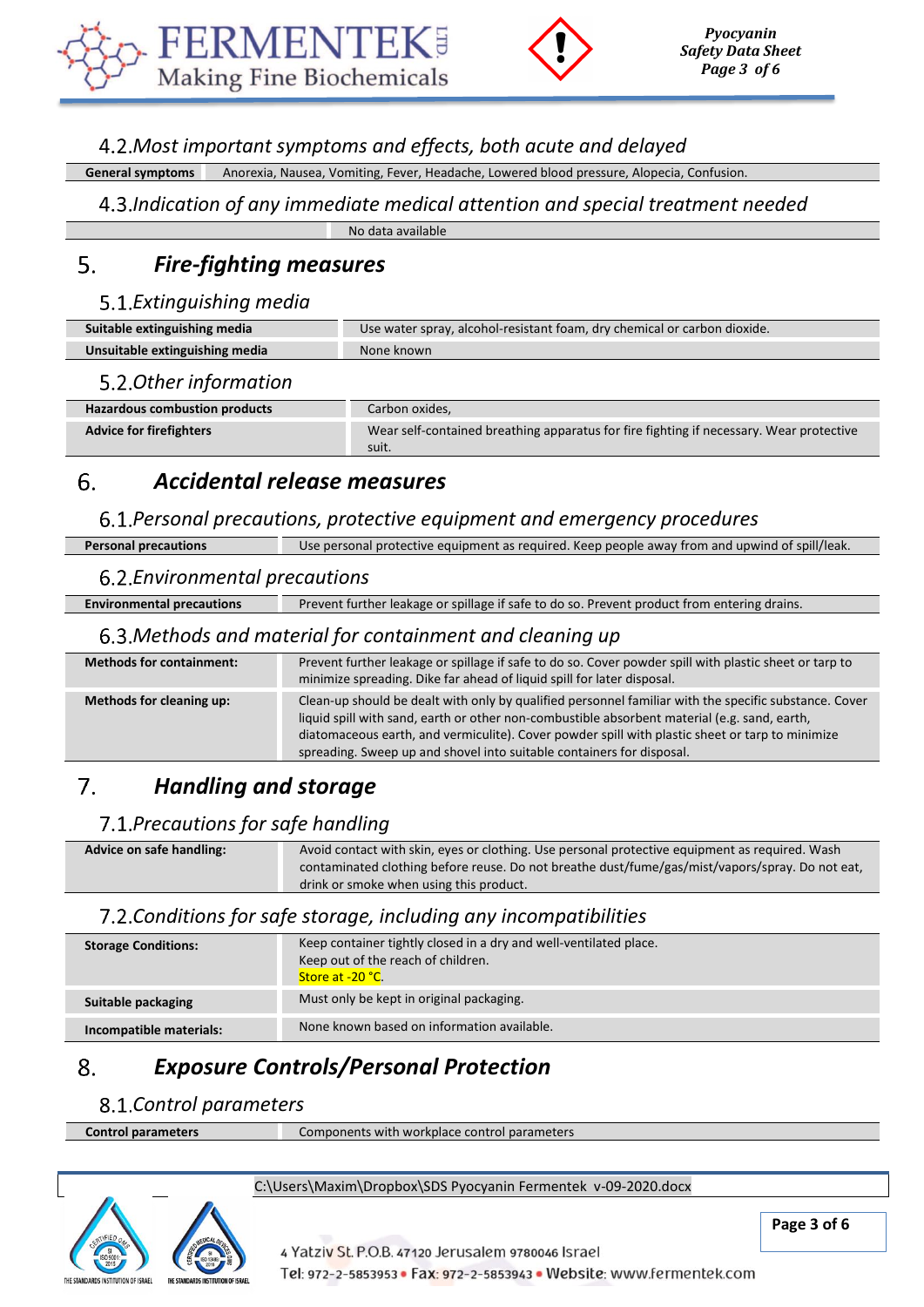



## *Exposure controls*

| Appropriate engineering | Showers, Eyewash stations, Ventilation systems                       |
|-------------------------|----------------------------------------------------------------------|
| controls                | Avoid contact with skin, eyes and clothing.                          |
|                         | Wash hands before breaks and immediately after handling the product. |
|                         | Use fumehood for routine work.                                       |

## *Personal protective equipment*

| [PPE=Personal Protection Equipment]   |                                                                                                                                                                                                                                                                                                                                                                                                                                               |
|---------------------------------------|-----------------------------------------------------------------------------------------------------------------------------------------------------------------------------------------------------------------------------------------------------------------------------------------------------------------------------------------------------------------------------------------------------------------------------------------------|
| <b>PPE: Respiratory</b><br>protection | Where risk assessment shows air-purifying respirators are appropriate use a fullface particle respirator type<br>N100 (US) or type P3 (EN 143) respirator cartridges as a backup to engineering controls. If the respirator is the<br>sole means of protection, use a full-face supplied air respirator. Use respirators and components tested and<br>approved under appropriate government standards such as NIOSH (US) or CEN (EU).         |
| <b>PPE: Hand Protection:</b>          | Handle with gloves. Gloves must be inspected prior to use. Use proper glove removal techniques to avoid skin<br>contact with this product. Dispose of contaminated gloves after use in accordance with applicable laws and<br>good laboratory practices, and wash and dry hands                                                                                                                                                               |
| <b>PPE: Eye Protection:</b>           | Use a face shield and safety glasses. Use equipment for eye protection tested and approved under<br>appropriate government standards such as NIOSH (US) or EN 166 (EU)                                                                                                                                                                                                                                                                        |
| <b>PPE: Skin and Body</b>             | Handle with gloves. Gloves must be inspected prior to use. Use proper glove removal technique (without<br>touching glove's outer surface) to avoid skin contact with this product. Dispose of contaminated gloves after<br>use in accordance with applicable laws and good laboratory practices. Wash and dry hands. The selected<br>protective gloves have to satisfy the specifications of Regulation (EU) 2016/425 and the standard EN 374 |
| <b>Protection:</b>                    | derived from it.                                                                                                                                                                                                                                                                                                                                                                                                                              |

### 9. *Physical and chemical properties*

## *Physical / chemical properties*

| Physical State at room temperature | Solid / powder |
|------------------------------------|----------------|
| Color                              |                |
|                                    |                |

### **No further safety relevant data are available**

### *Stability and reactivity* 10.

| Reactivity:                        | No information available.                                                                               |
|------------------------------------|---------------------------------------------------------------------------------------------------------|
| Chemical stability:                | Stable under normal conditions.                                                                         |
| Conditions to avoid                | Heat, flames and sparks. Sunlight.                                                                      |
| Incompatible materials             | Strong reducers and exidizers                                                                           |
| Possibility of Hazardous Reactions | None under normal processing                                                                            |
| Hazardous decomposition products   | Hazardous decomposition products formed under fire conditions.: Carbon oxides,<br>Nitrogen oxides (NOx) |

### 11. *Toxicological information*

## *Information on toxicological effects*

### **To the best of our knowledge, the toxicological effects of this product have not been thoroughly studied yet.**

| 11.1.1                                       | <b>Acute Toxicity</b> |                                |
|----------------------------------------------|-----------------------|--------------------------------|
| Oral toxicity estimate:                      |                       | 500mg/kg                       |
| Serious eye damage                           |                       | No quantitative data available |
| Respiratory or skin sensitization/corrosion: |                       | No data available              |



C:\Users\Maxim\Dropbox\SDS Pyocyanin Fermentek v-09-2020.docx

**Page 4 of 6**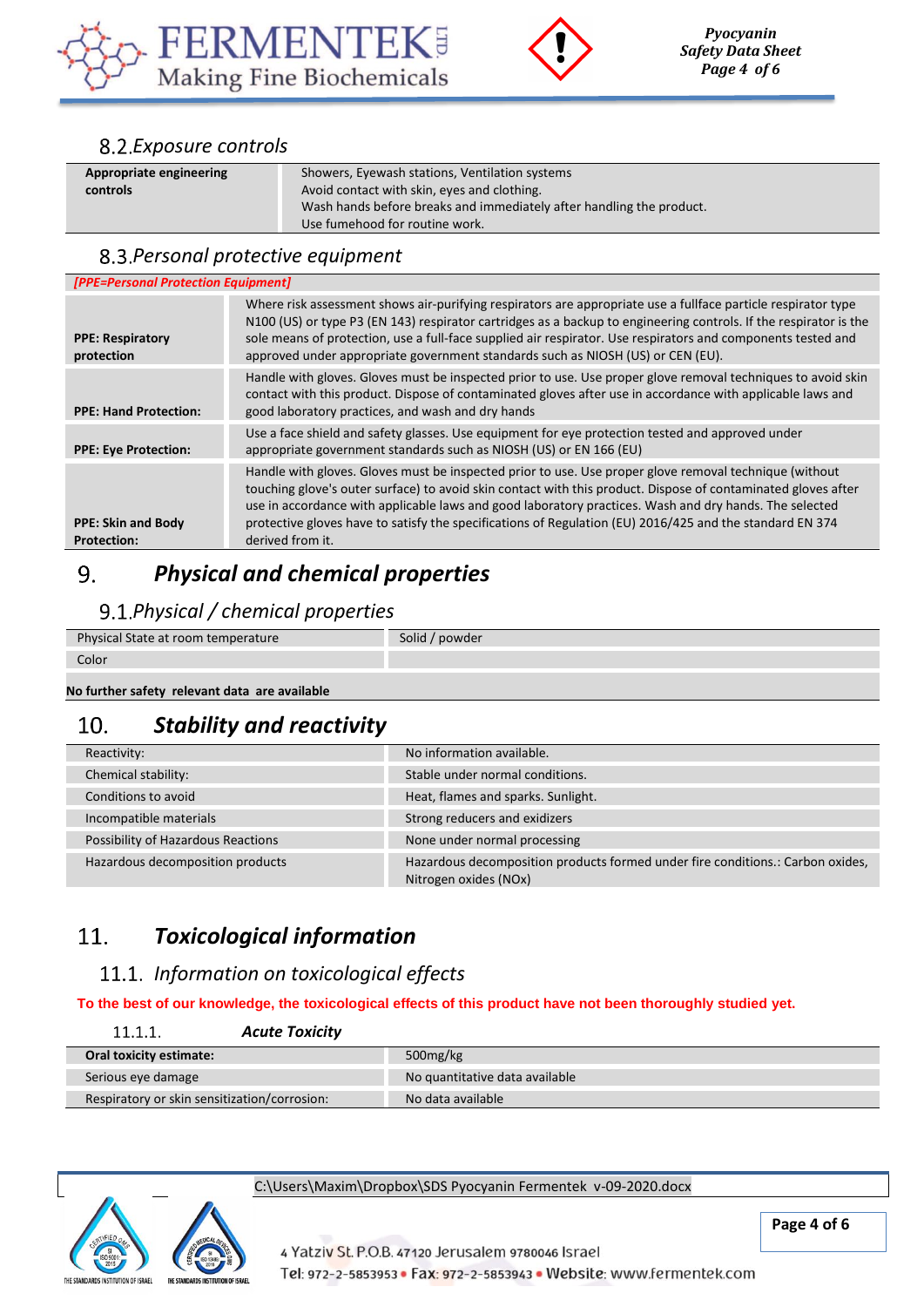



#### $11.1.2.$ *CRM (Carciniogene, Mutagene, Reproductive hazards)*

| Germ cell mutagenicity:                 | No data available                                                                                                                                                                                                                                                                                                                                                                                         |
|-----------------------------------------|-----------------------------------------------------------------------------------------------------------------------------------------------------------------------------------------------------------------------------------------------------------------------------------------------------------------------------------------------------------------------------------------------------------|
| Carcinogenicity:                        | This product is or contains a component that has been reported to be possibly<br>carcinogenic based on its IARC, ACGIH, NTP, or EPA classification. Suspected of<br>causing cancer. Limited evidence of carcinogenicity in animal studies.<br>No ingredient of this product present at levels greater than or equal to 0.1% is<br>identified as probable, possible or confirmed human carcinogen by IARC. |
| Reproductive toxicity / Teratogenicity: | No data available                                                                                                                                                                                                                                                                                                                                                                                         |
|                                         |                                                                                                                                                                                                                                                                                                                                                                                                           |

## *Additional information*

| RTECS number | EC5991990 |  |
|--------------|-----------|--|

#### *Ecological Information* 12.

| -Toxicit              | No further relevant information available  |
|-----------------------|--------------------------------------------|
| Other adverse effects | No further relevant information available. |

#### *Disposal Considerations* 13.

## *Waste treatment methods*

| Waste from residues / unused products | Dispose of in accordance with local regulations |
|---------------------------------------|-------------------------------------------------|
| <b>Contaminated packaging</b>         | Dispose of as unused product                    |

#### 14. *Transport information*

## *UN number, Proper Shipping Name, Transport Hazard Class, packing group*

|                                                             | <b>US DOT</b>                                 | <b>US IATA</b>                                | US IMDG                                       | <b>US ADR/RID</b>                             |
|-------------------------------------------------------------|-----------------------------------------------|-----------------------------------------------|-----------------------------------------------|-----------------------------------------------|
| <b>UN Number</b><br>UN proper shipping<br>name              | Not dangerous for<br>transport<br>(Pyocyanin) | Not dangerous for<br>transport<br>(Pyocyanin) | Not dangerous for<br>transport<br>(Pyocyanin) | Not dangerous for<br>transport<br>(Pyocyanin) |
| <b>Transport Hazard Class &amp;</b><br><b>Packing Group</b> | Not regulated                                 | Not regulated                                 | Not regulated                                 | Not regulated                                 |

## *Addional information*

|                                 |                | Not marine polutant |  |
|---------------------------------|----------------|---------------------|--|
| <b>Excepted quantities (EQ)</b> | Not applicable |                     |  |
|                                 |                |                     |  |
| De Minimis exemption            | Not applicable |                     |  |

### 15. *Regulatory information*

## *Safety, health and environmental regulations/legislation*

| USA EPA / TSCA | This product is not listed on the USA EPA TSCA (it is for research)                                                     |  |  |
|----------------|-------------------------------------------------------------------------------------------------------------------------|--|--|
| EU ECHA Status | This product is registered with the EU ECHA, Number 687-347-7<br><b>ANNEX III: Listed</b><br><b>REACH: Preregistred</b> |  |  |